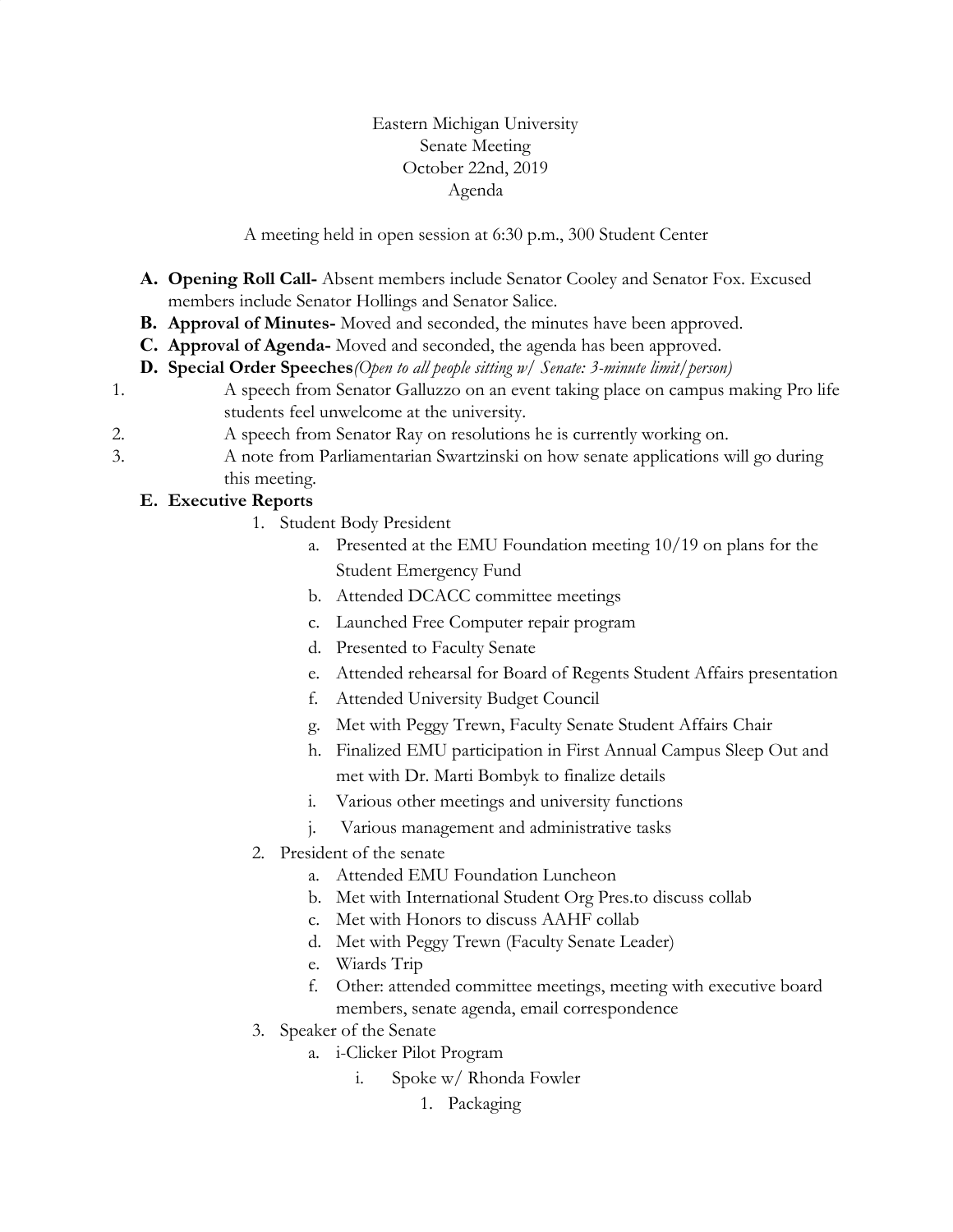- 2. What else she needs from us
- ii. Spoke w/ Director Smith
	- 1. Submitted a flyer proposal
	- 2. Working on social media promotions that way students know about what is happening
- b. Monthly Requirements
	- i. Monthly Requirement Proposal form was sent out to all Senators on the 14th of October
	- ii. Monthly Requirements for for October was sent out on the 14th of October
		- 1. Requirements are due November 4th at 5:00 Pm
	- iii. Worked with senators to come up with ideas for projects this year
- c. Held IA last Tuesday, the 15th
	- i. 1 absence from old business was voted on
	- ii. Spoke about monthly requirement proposals
- 4. Parliamentarian of the Senate
	- a. Wrote rules of debate for the Senate Appointment process for the Senate meeting on October 22nd. Educated Senators, candidates, and E-board members on those rules. Helped candidates go through the Senate Application process.
- 5. Director of Business and Finance
- a. Budget Report
- Student Orgs: **\$**
- Club Sport **\$**
- b. Attended EMU Foundation Dinner with a couple of EBoard members.
- c. Met with Event Planning to talk about new possible requirements.
- d. Worked closely with a number of orgs, help setting them up as a vendor.
- e. Completed administrative roles.
- **F. Old Business-** None.
- **G. Constituent's Forum** *(Open to currently enrolled students: 1hr/total) \*\**
- 1. A speech from Dallas Gomez, the president of Students For Life on campus. Her student organization chalked pro life messages and much of it was erased by students on campus.
- 2. Alexander Wier a member of protect life at EMU speaks on the same issue happening on campus.
- 3. A speech from LGBTQ community member on campus, Ariana Khan. Khan updates senators on intersectionality on campus and current events and issues within the LGBTQ community.
	- **H. New Business** *(Each item of Business: 45 minute default\*\*; amend restricted from 10-90)*